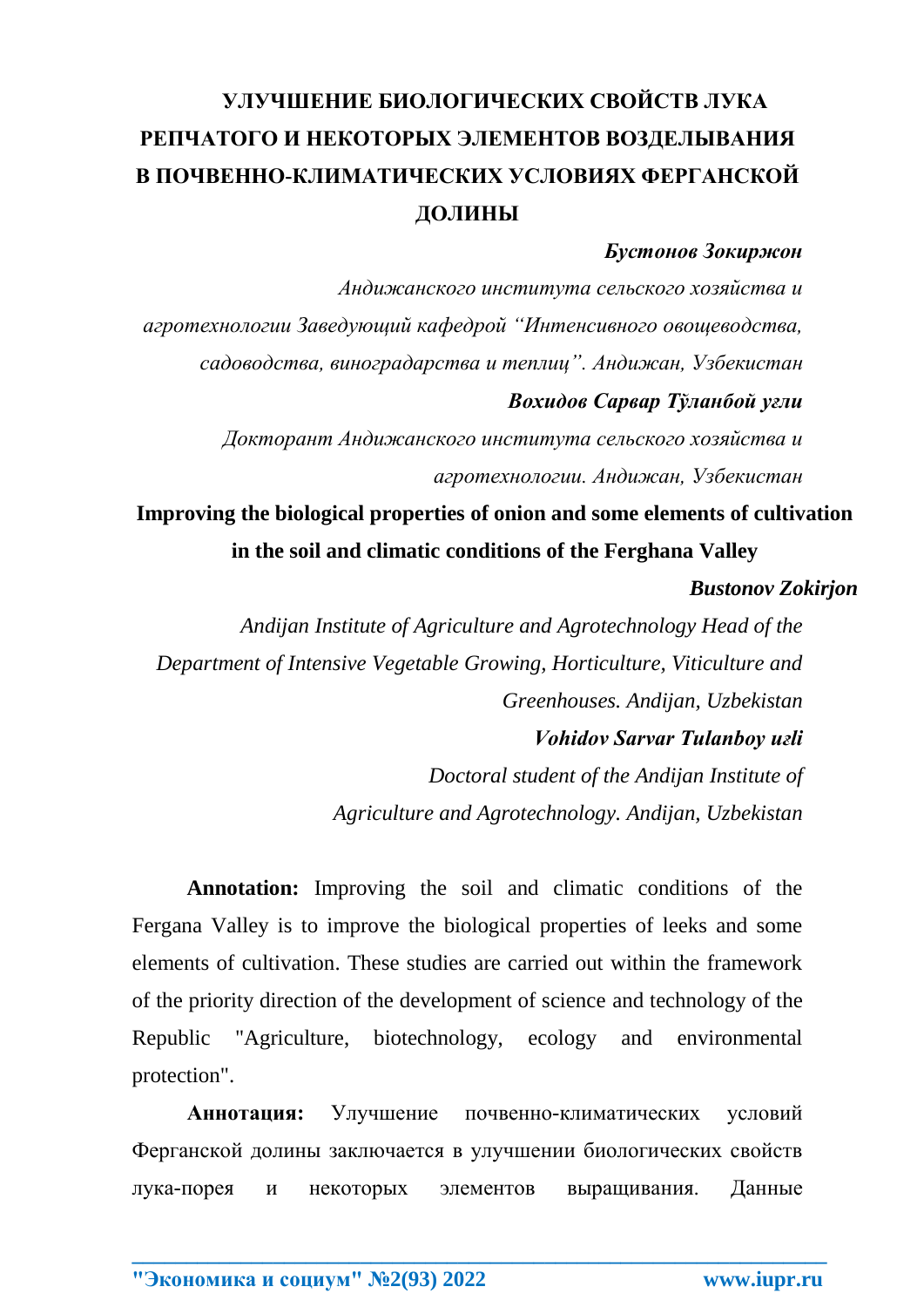исследования проводятся в рамках приоритетного направления развития науки и техники Республики «Сельское хозяйство, биотехнология, экология и охрана окружающей среды».

**Ключевые слова:** лук порея, схема посадки, урожайность, сорт, вегетация, биохимический состав.

**Key words:** leek, planting scheme, yield, variety, vegetation, biochemical composition.

Introduction. The population of Uzbekistan seeks to increase the export potential of vegetable products and develop the processing industry with 8,100 books. Cereals, morning potatoes and vegetables and some other crops occupy 3.5-4 months of warm days lasting 8-9 months. Once they are harvested, it will be possible to grow vegetables and fodder crops with a short growing period as a secondary crop.

There is no science-based technology for growing vegetables in the summer months, as well as long-lived leeks as a secondary crop, and the cultivation of this crop is currently relevant. This guide provides information on the cultivation of leeks in our country.

Mankind has been using different types of onions as food since ancient times. Leek onions are no exception. The ancient Egyptians, Greeks and Romans used leek onion as a food plant. In Egypt, leek onions were grown in 3000 BC. His homeland was Old Asia, from where he came to the Mediterranean. In these areas, the wild form of Allium ampeloprasum, which grows without the cultivation of its wild 9 39-book Leek onion, is still found, from which the cultivated species was one of the main vegetable crops in ancient Egypt. In the Middle Ages, it was grown all over Europe. In the pictures given by ancient botanists, it can be seen that the bulbs of the leeks grown at that time were much larger than those of the leeks species now cultivated. In the manuscripts of Dioskrit (VI century) it is described as follows: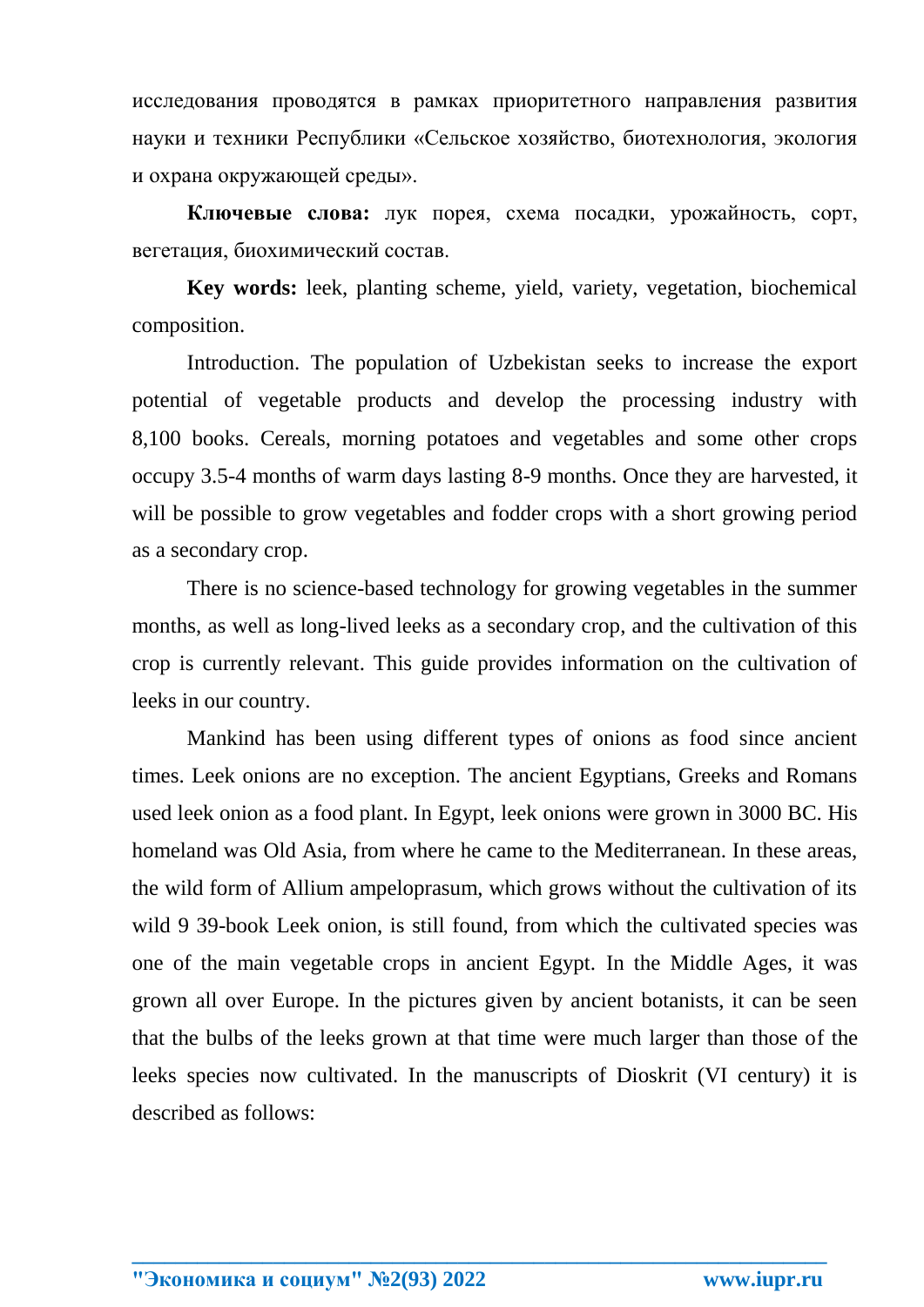

Leek onion has a rich chemical composition. It contains 83-87% of water, 7.3-11.2% of total carbohydrates, including 0.5% of sugar, 0.3% of starch, 1.5% of fiber, 2-3% of proteins, 0.2% of fats. organic acids-0.1%, vitamins (mg%) A carotene - 0.03; V1 thiamine - 0.06-01; V2 riboflavin -  $0.04 - 0.06$ ;  $VZ$  - 0.1; V6 -000,3; V9 folatsin - 0.03; S ascorbic acid - 35-80; E-1.5-3; N-0.14; RR niacin - 0.5; carotene - in the amount of 0.7. It also contains minerals (mg / 100g): sodium - 50, potassium - 225, calcium - 87, magnesium - 10, phosphorus - 58, iron - 1.0-2.4, zinc, manganese, copper, silicon in addition to the main macro-microelements contain nickel, cobalt, chromium, vanadium, molybdenum, titanium, sulfur, chlorine, sulfur essential oils, phytoncides, enzymes.

*MORPHO-BIOLOGICAL PROPERTIES.* Onion or pearl onion (lat. Āllium pōrrum) is a species of onion in the family Alliaceae. In the first year of life the plant forms a strong, well-developed root system, the roots are fibrous, thickly branched. Damaged parts recover quickly during transplantation. In the first year of vegetation, a white, cylindrical false bulb is formed in the lower enlarged part of the leaves, which are densely packed with each other.

The bulb is covered on the outside with a dry, grayish-brown crusty layer. Leaf plate pen-shaped, sheath long Leek bulb beak beak, flat, wide (3-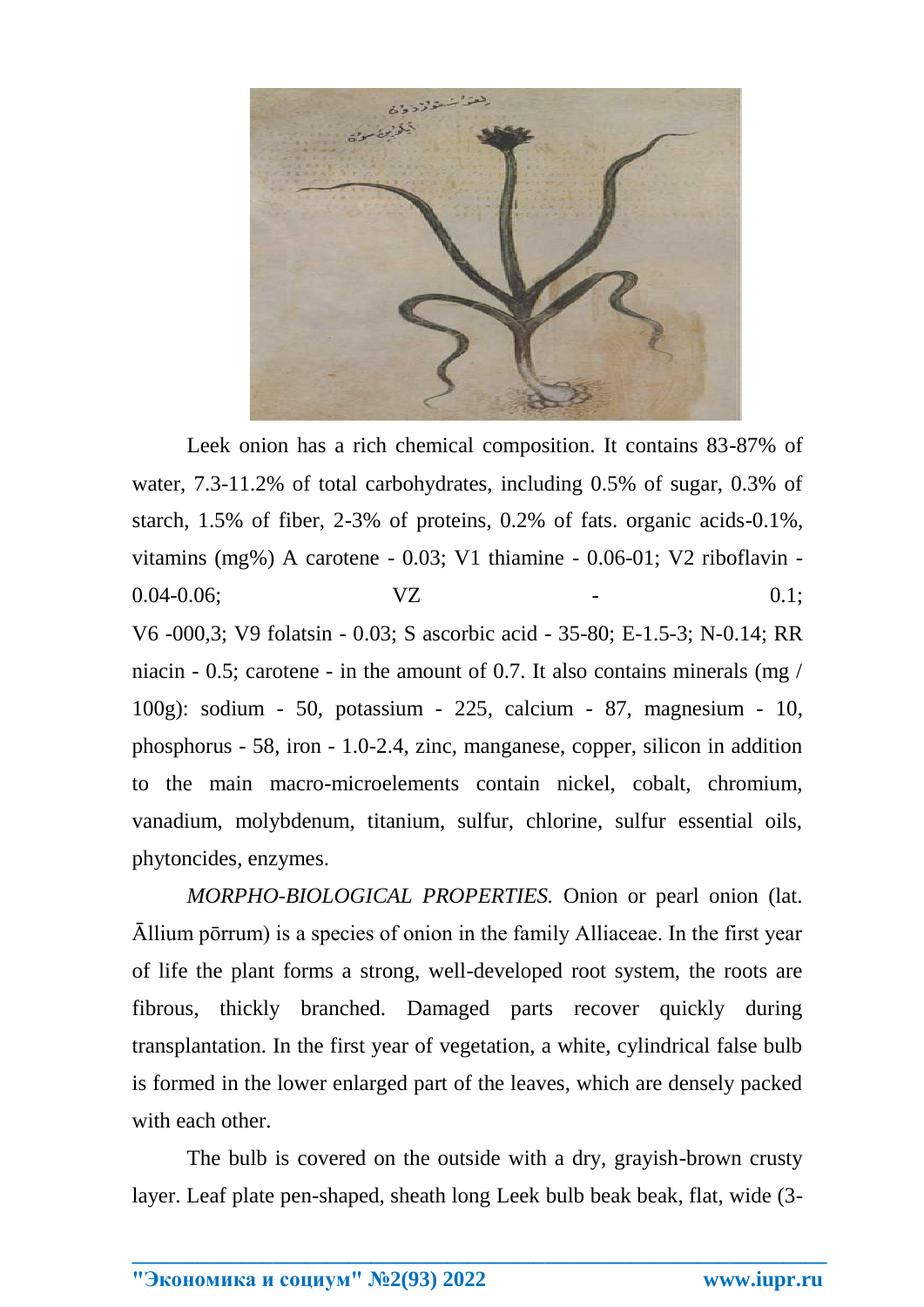6 cm), green, like garlic bulb, elliptical (alternate), waxy layer, length 40-60 cm to 90 cm. These long leaves are densely packed together and form a white false bulb 10-12 cm high at the bottom, 2-8 cm in diameter, and a light green false stem up to 80 cm high and 8 cm in diameter.



Leek blooms in the second year of the growing season, forming flowerforming stems (arrows) and seeds up to 2 m in height. At the base of the bullet is a large spherical, umbrella inflorescence of more than 800 flowers, covered with a sheath on the outside. The flowers are small, very fragrant, from white and pink to purple. They have a small amount of seeds and ripen very long, close to November.

Leek bulbs grow and develop well in light, organic matter-rich and fertilized soils, depending on their mechanical composition, regardless of the method and duration of cultivation. Leek grows slowly after the onion is planted, and during this period the area where it is planted is overgrown with weeds. Therefore, it is advisable to plant it between the rows in areas where there is a lot of cultivation and the soil is cleared of weeds to a certain extent. If Leek bulbs are planted as a secondary crop on lands devoid of grains, the soil should be cleared of plant debris and perennial weeds.

Leek forms the onion crop inside (below) the soil, so when preparing the soil for planting, special attention should be paid to the quality of driving it, crushing the lumps in the surface layer of the soil and increasing the volume of the soft layer of soil. When Leek onion seedlings are grown as a secondary crop, the remnants of